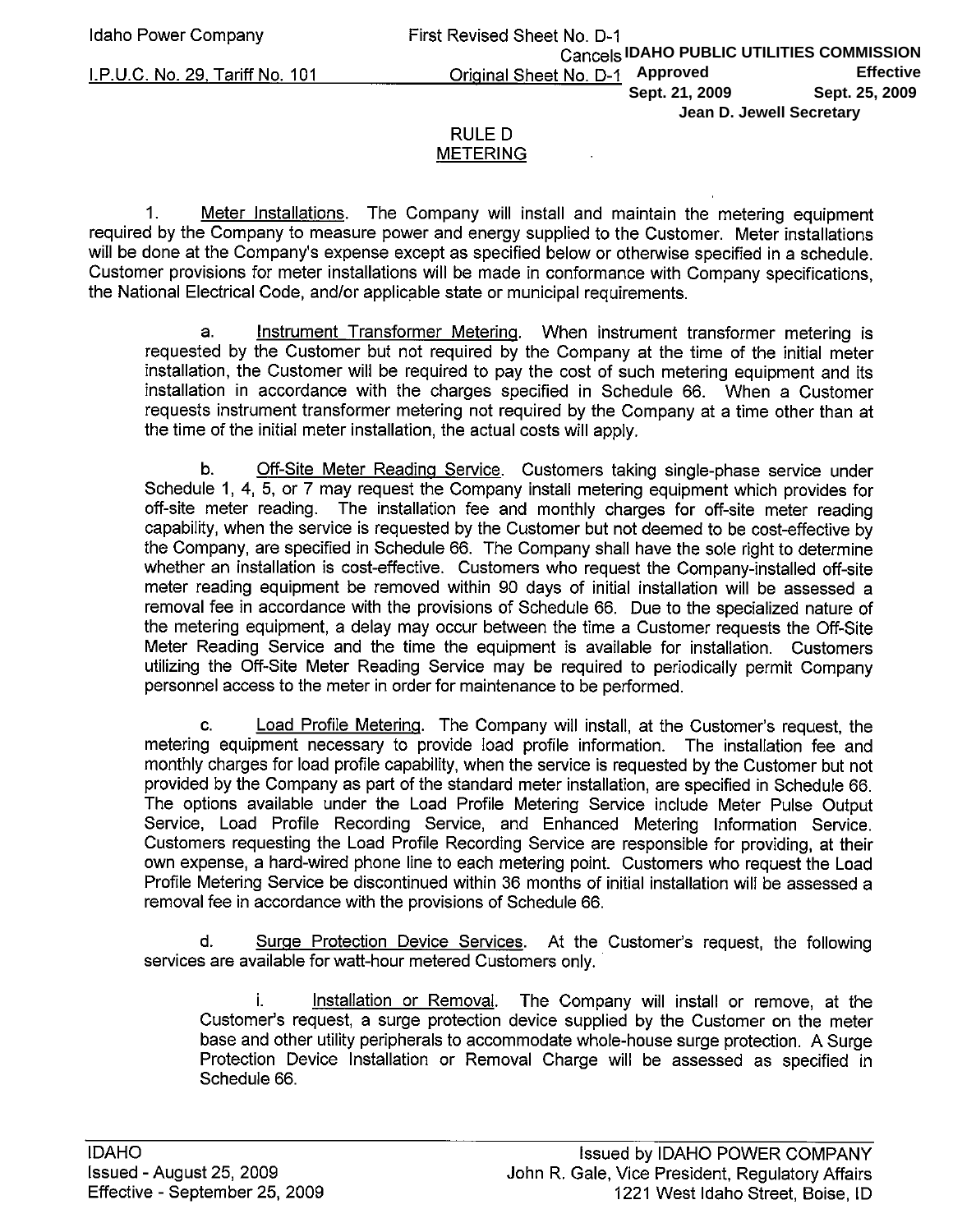I.P.U.C. No. 29, Tariff No. 101 Original Sheet No. D-2

# RULE D METERING (Continued)

#### d. Surge Protection Device Services (Continued)

The Company will not install any surge protection device without proof that the vendor of the surge protection device has executed and delivered to the Company an agreement (in a form acceptable to the Company) which provides for the full defense and indemnification of the Company by the vendor against any claims, suits, or losses associated with such device.

Any surge protection device the Company is requested to install on the meter must be Underwriters' Laboratories, Inc. certified and meet National Electric Energy Testing, Research and Application Centers (NEETRAC) test standards or comparable test standards.

#### ii. Surge Protection Device Customer Visit Charge.

(1) If a surge protection device installation visit results in the inability of Company personnel to install the surge protection device due to safety concerns, inaccessibility to the meter base or other utility access points, or other factors deemed reasonable by the Company, a Surge Protection Device Customer Visit Charge will be applied as specified in Schedule 66. The Company has the sole right to ultimately determine installation feasibility.

(2) Customers who request the Company perform an on-site visit to assess alleged electrical problems believed to be associated with the surge protection product will be charged a Surge Protection Device Customer Visit Charge as specified in Schedule 66 if no problems associated with the electrical service are found as a result of the visit.

 e. Primary Voltage Metering. The Company will install, at its own expense, a maximum of one primary voltage meter at a single Premises to record usage taken at 12.5 kV or 34.5 kV.

2. Measurement of Energy. Except as otherwise specifically provided, all energy delivered by the Company will be billed according to measurement by meters located at or near the Point of Delivery.

 If the Company is unable to read a Customer's meter because of reasons beyond the Company's control, such as weather conditions or the inability to obtain access to the Customer's Premises, the Company may estimate the meter reading for the Billing Period on the basis of the Customer's previous use, season of the year and use by similar Customers of the same class in that service area. Bills rendered on estimated readings will be so designated on the bill. The amount of such estimated bill will be subsequently adjusted, as necessary, when the next actual reading is obtained.